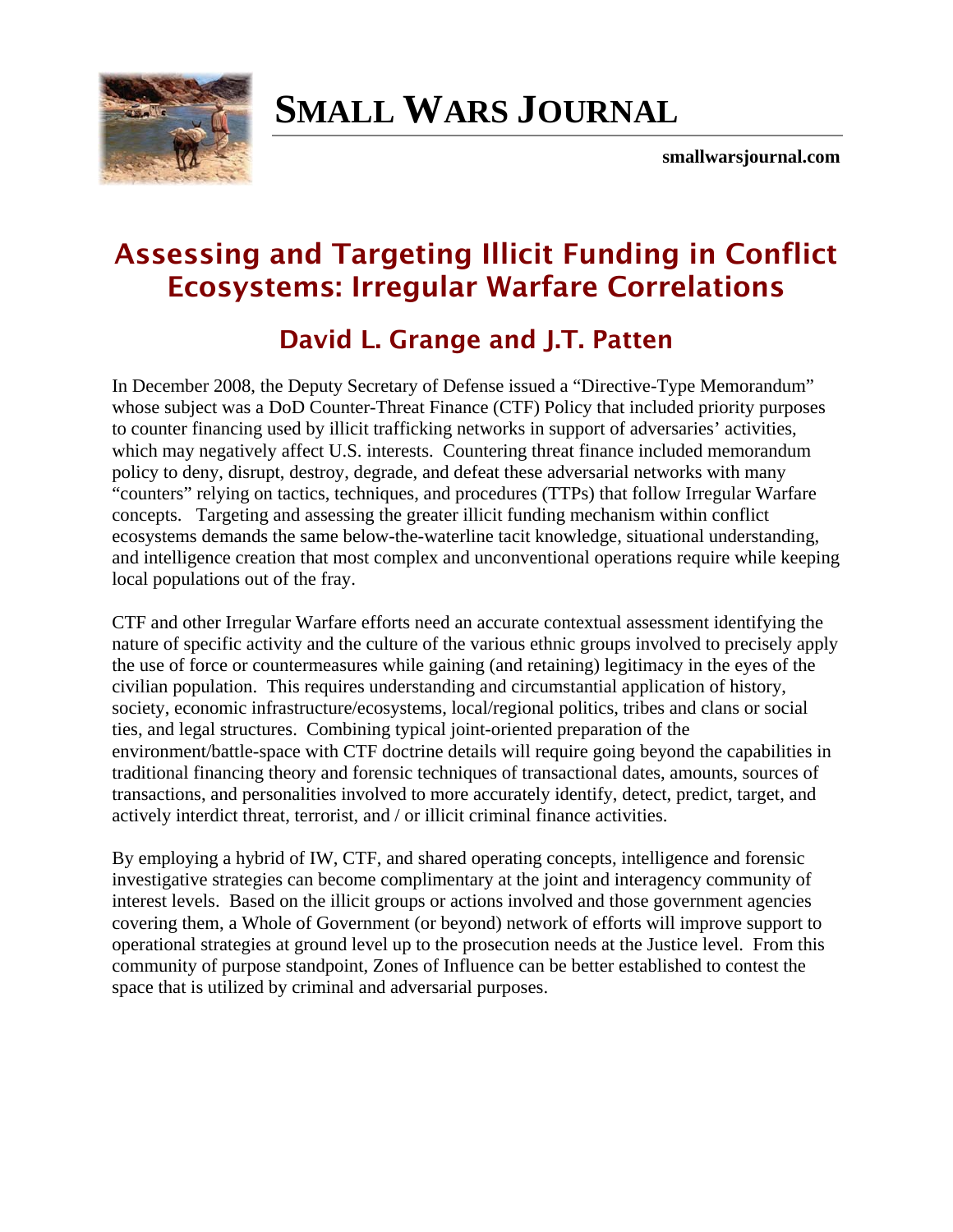

#### **Countering Irregular Threats**

The challenges related to countering irregular threats are multifaceted, dynamic, and often overwhelming. Effective solutions entail long-term, widespread methods in the appliance of proper tools and approaches—both direct and indirect. Irregular threats in warfare and finance include acts of a political, psychological, and economic nature, facilitated by both indigenous and non-state actors for the purpose of self-interests, eliminating or weakening authority, creating necessary processes to achieve "other" goals, or influencing an identified power, and often using asymmetric schemes. To counter such threats, the intercession element needs a comprehension of the mosaic environment that is characteristic to the area or group of interest that will have differing traits unique to each specific group's activity-based roles, sub-area, relationships, intersection points, pre-determined definitions or objects of trusts/agreements, and the dynamic time continuum that plays a part in shifting the system via environmental changes.

Complementary layers and sub-layers exist parallel to the identified network webs that enable additional relationships and behavior to meet unmet needs, resource constraints, and differing ideologies in the system. More often than not, these networks, sub-networks, and other intertwined human terrain systems are resilient and adaptive to change, reorganization, or shifting linkages to avoid predictability or linear operations that can be identified and destroyed. In time, the network relationship links become more cloudlike encompassing multiple mutual association zones of influence that can be shuffled at any point due to emerging circumstances.

Assessments, therefore, must start off with both operations and intelligence analysts understanding how these groups can typically interrelate and disperse based on predictable

Page 2 of 13 smallwarsjournal.com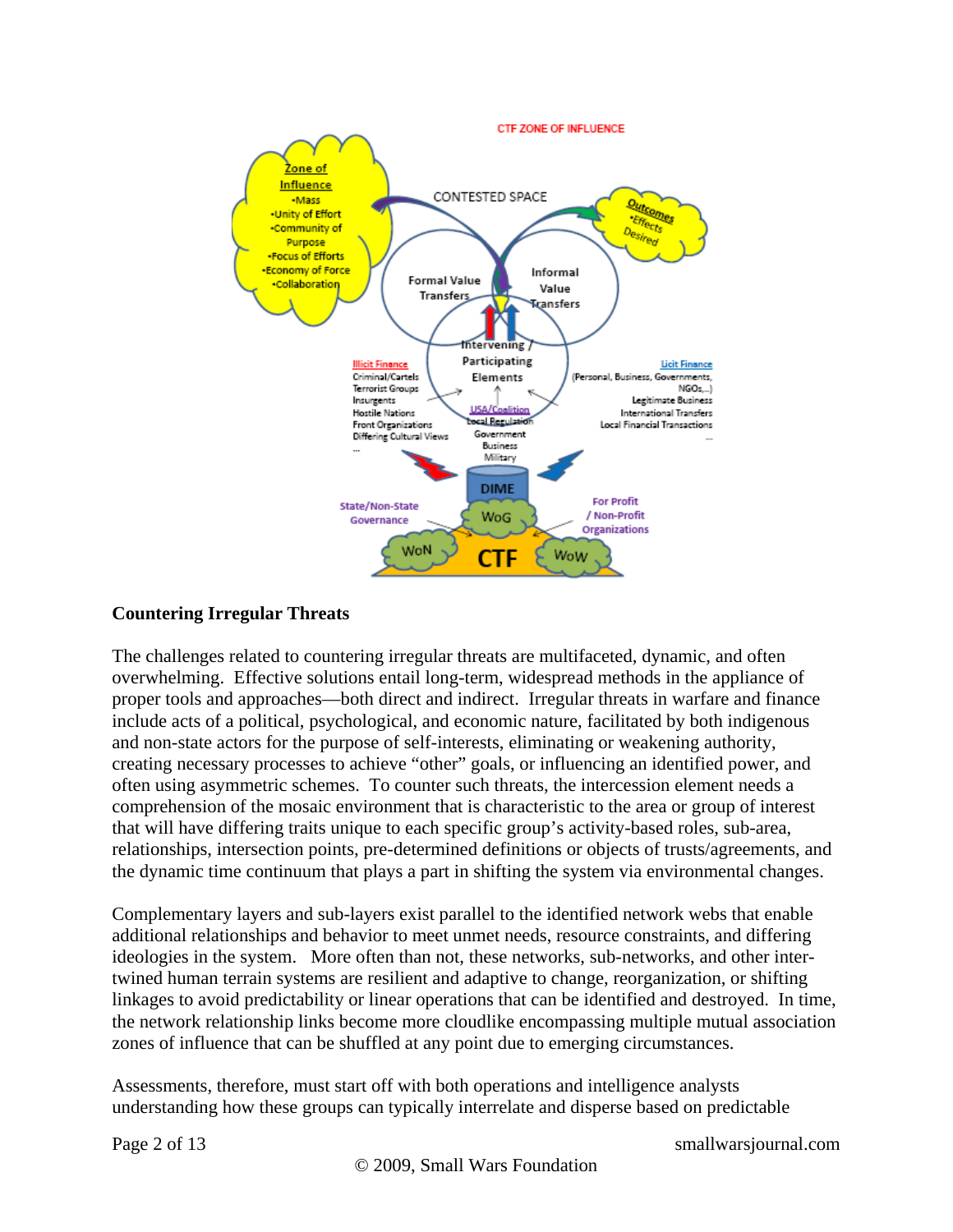tendencies of the illicit nature, their licit activities that are above board and of legitimate nature, and the individuals involved. To reduce time constraints in potentially irrelevant social network analysis, and to improve dynamic targeting opportunities, the focus should be on identifying the critical recurring roles and supply-chain distribution chokepoints that are adopted by the illicit groups, based on the pre-assessed area-specific human terrain and typical actor-driven process flows. It is wasteful to chase every player and try to understand every link and role when all that matters are the key players and their critical process stifling points.

CTF efforts should cause financial pain but not mass financial carpet bombing. Understanding critical adversarial infrastructure and their exoskeleton, which consists of supporting roles defined as "rare and valuable skills," "strategic process-positioned individuals," or "highly vetted individuals of trust," in threat finance makes it easier to engage in more ad hoc targets to support the overall network-defeat-mechanism without throwing off a local business ecosystem.

#### **IED "Role" System Similarities**

As an example of similar role targeting, the IED system as of 2006 could be generally broken down by categories of: Information, Money, Personnel, Material, and Targets with a counterengagement model split between *Attacking the IED Network* and *Defeating the IED Device*. The most pertinent social network component used by special operations at the time was focused on *Attacking the IED Network* through the various IED system stages, which enabled network destruction capabilities when role-actors could not be identified---but existed. The term "Network" was used because of the unstructured relational activities correlating to the IED repeatable action's nature that had common characteristics and could be analyzed collectively. The IED network was not always a formal organization in the same manner that threat finance is not always being part of a formal organization. Both IED and threat finance action-flow networks reflect the complex bodies of loose overlapping social partnerships that one would tap to facilitate core and supporting tasks. This process allows either of the repeatable activities to be accomplished successfully through systemic procurement channels. The names, places, and times may change, but the relatively stable process channel and illicit or legitimate duties to facilitate the processes remain the same.

Illicit social network-based trades and activities tend to have a process flow with a decentralized structure with a number of the so-called recurring roles being devoid of a hierarchical organizational model governing the transaction processes. Modular duties within the core of threat finance can be over-arching like the IED roles and can involve others acting along the Illicit Financial supply chain system for: drug trade, terrorism, banking, government, financial brokering, couriers, money buyers/sellers, bosses, workers, surrogates, legitimate business, cartels, etc. Fortunately, the financial aspect of illicit activities forces the finance-related individuals to be much less limited in external connectivity points (outside of the cell) than the actual crime or terror cell that may be operating in autonomous adaptive cells with independent orchestration, no central authority, or limited "non-group" connection points. To stress again, terror or threat financing only works with some form of link to the legitimate financial system, which cell financers are a part of, in most cases. Finding and disrupting that link is the key.

Page 3 of 13 smallwarsjournal.com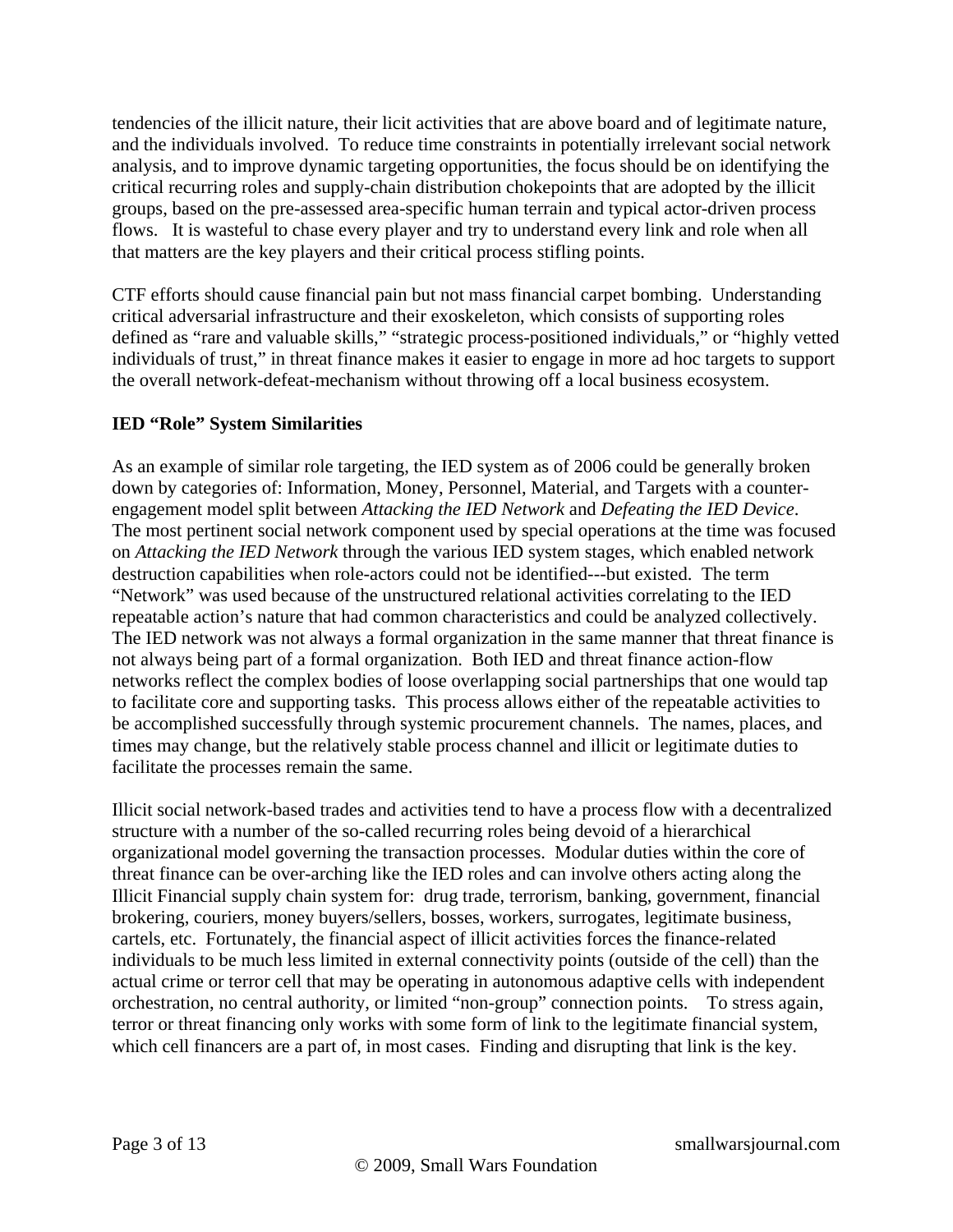Many of the threat finance roles have ties outside of their member cluster. For example, they often foster connections to prior contacts formed in school, neighborhoods, mosques, training camps, business relationships, and family extensions. It is through this window that penetration to a financial network is somewhat easier than that of the closed or cloaked terror or IED-specific cell, and just as cells or factions share information, techniques, and trusted sources, so too does the illicit finance activity. Often this financial resource-sharing links to other financial bases in support of illicit activity: national charities, private donors, mosques, front organizations or businesses, 'Zakat' alms, corrupt government organizations or officials, and informal or formal value transfer agents.

In formal financial system interactions, the relationships can align to cross-over roles as: *users*  (dealers, businessmen, traders); *regulators* (government, banking personnel); and *service providers* (private bankers, accountants). In the case of insurgency and terror, it is not uncommon to find an accountant or business front member within the process-chain who crosses connections to formal and informal exchanges as well as legitimate and illicit activities, and loves to associate with the radical and violent individuals, but who loves his money even more. This trait opens the network disruption opportunity wider.

#### **Identifying Illicit within Legitimate**

True to the art of counterinsurgency, the way to disrupt illicit finance activities is to simultaneously attack the adversary, keep the population's hearts and minds at the forefront for pacification initiatives, and thwart civil mobilization attempts by the enemy. Cutting off the sources of illicit funding in informal banking environments has historically meant shutting down the local informal (often *Hawala)* systems of transferring money. Disrupting these sources of funds is risky due to the interconnectedness of illicit and legitimate financial activity. Operations intended to defend locals and attack illicit activities often have the unintended consequence of harming or alienating the people it had intended to protect. The hawala system is central to economic survival and continues to be the system of choice for most cash payments, transfers, currency exchange, and remittances in many foreign countries, especially those in a civil conflict or reconstruction process.

The informal business ecosystem is the largest portion of these countries' economy and without its informal value transfer mechanisms, basic assistance cannot be delivered to those in need or in rural areas of the country. Most local businesses in these locations operate on a cash basis or on equal value exchange mechanisms that are fostered by the informal banking system. In most cases, promissory instruments are not used because transactions are based on honor and reputation. With a widespread distrust of banking systems and corrupt government, many locals also use the hawala system for short-term micro-finance loans to fund working capital needs, get out of poverty or debt, access credit, obtain common life-sustainment or luxury goods, cover wedding expenses, and procure agriculture inputs. Destroying and disrupting the legitimate flow in an attempt to stop illegitimate flows can be perceived as a direct infraction on the civil population whose support is needed to counter terror, criminal activity, or insurgency.

In similar environmental business dynamics, it is important to recognize culturally that what may be considered to be illicit trade in a Western context may be viewed as an acceptable business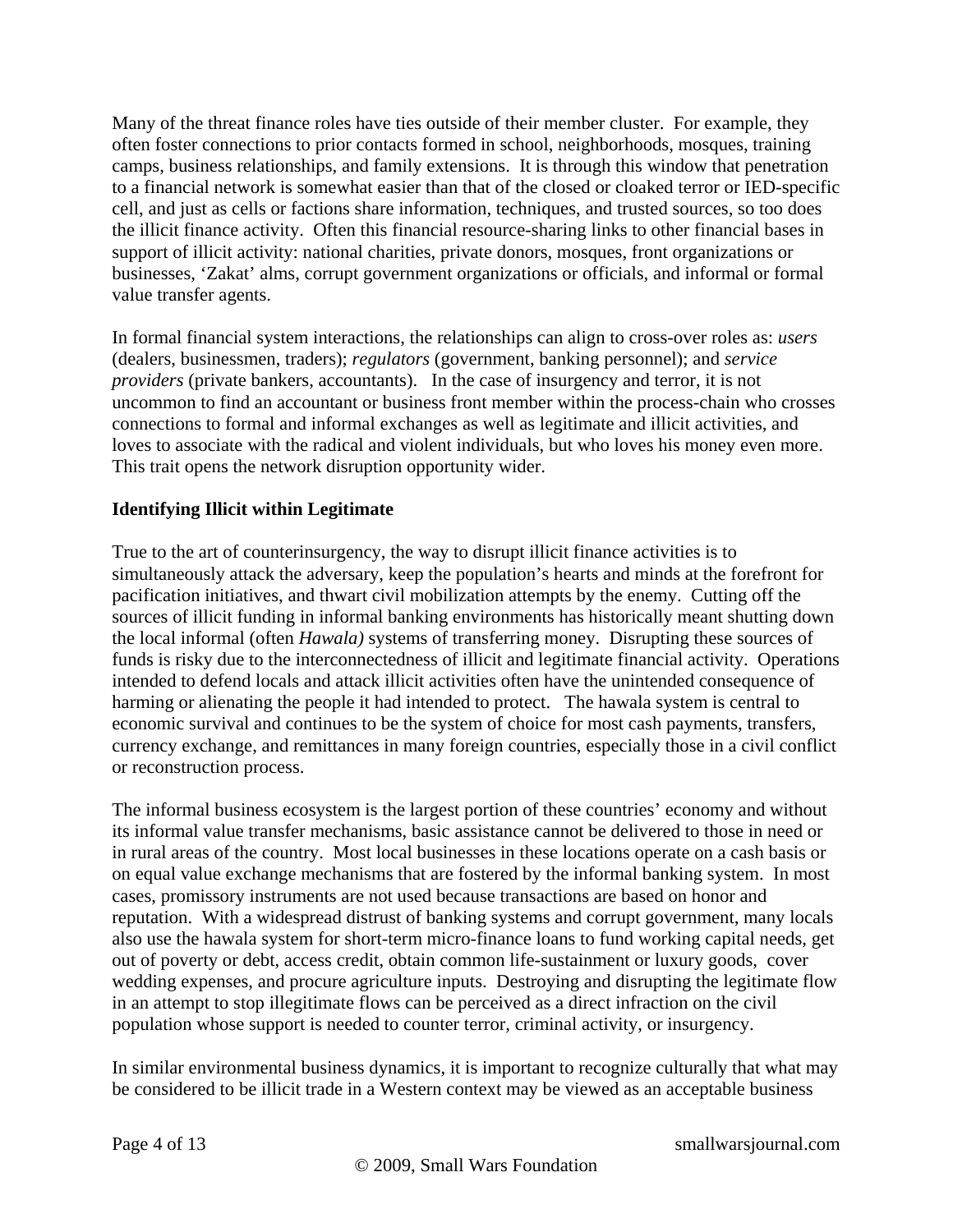practice in the foreign land. Many law abiding citizens use illicit economies as the only available source of income. With criminal activity tied directly to standard trade, citizens in Afghanistan, or similar places, have to turn to illicit crops or trades to obtain income or credit. Eradication programs in Afghanistan that were not attuned to this correlation initially caused many poor farmers to lose their crops, forcing them to deplete their meager assets to repay debts. They had to turn to criminals for short-term loans at usury rates (available only against another poppy crop), and some poverty stricken homes paid debts with their daughters. In such cases, hearts and minds follow rules of survival. Insurgents and criminals take advantage of this to mobilize the population at the local levels by exploiting economic, social, and political grievances.

Threat finance disruption, therefore, can be viewed in similar blowback terms where major sources of funds being exchanged in systems targeted as "Illicit" likely host great quantities of funds that come from people working abroad who could not find legitimate work elsewhere and are now sending sustainment back to their families. Shutting down the system can inadvertently hurt legitimate individuals, leaving them less than motivated to support reprisals against terrorists and criminals who are indirectly responsible for the targeted closures as a countermechanism; the disruption is focused on the authority directly blocking financial life-lines to legitimate recipients. Plus, most informal networks, when officially shut down, only go deeper "underground" and become much harder to identify, penetrate, and disrupt.

#### **Targeting Illicit Financial Networks**

Recognizing that negative outcomes of action affecting legitimate transactions often outweigh the positives of affecting some illicit transactions, other soft-approaches must be used as initiatives that will not exasperate already tenuous societies. The supporting information to foster these decisions must come, at a minimum, from intelligence assessments, area intelligence fusion cells, the local HTT Anthropologist, the local police officer working with the US or coalitions, PSYOPerators, CoIST members, CAT members, the local SF team, or from local source networks and business groups. Lessons learned from Vietnam's Marine Corps Combined Action Program (CAP) irregular warfare mission strategy can be applied to today's Illicit Finance networks:

- $\triangleright$  Destroy VC [adversary] infrastructure within the [micro/macro-] area of responsibility
- $\triangleright$  Provide public [financial] security and help maintain law and order
- $\triangleright$  Protect friendly [value transfer] infrastructure
- $\triangleright$  Protect bases and communications within the villages and hamlets
- $\triangleright$  Organize indigenous intelligence nets
- $\triangleright$  Participate in civic action and conduct propaganda against the VC [threat finance networks]

#### *Identifying Fund Segments*

Investigations and intelligence collection in combined action programs can be directed against critical points in the social finance flows to ascertain tacit knowledge for operational interdiction strategy that can destroy the adversarial infrastructure. To this point in time, most identified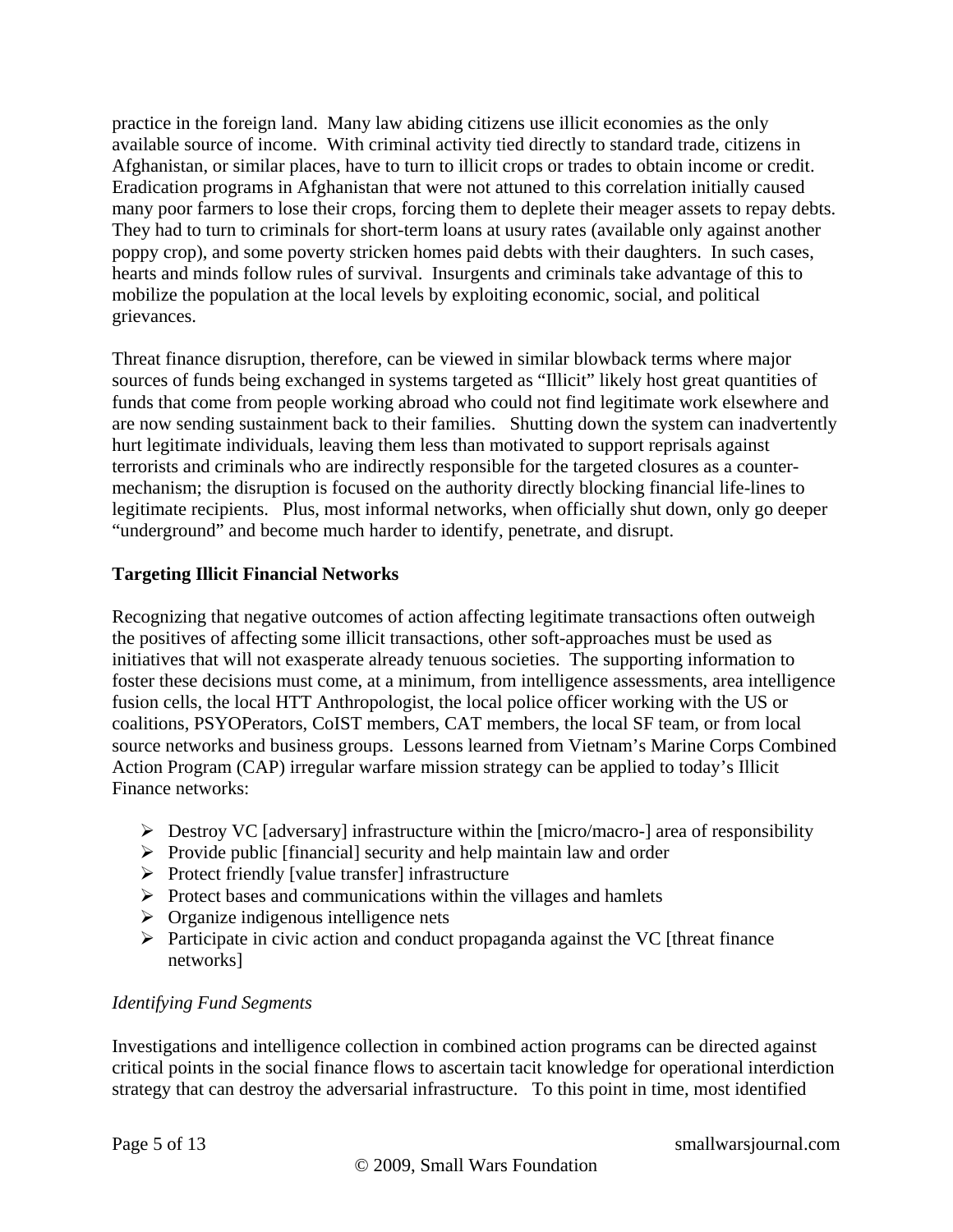source patterns of illicit finance have materialized along the lines of government aid, charities, legitimate transactions, market exploitation, trade, and all forms of illicit activities. Intelligence collection and analysis often has the greatest difficulty in determining the junction points at which each action links with the other to form a nexus between money, geography, arms, socialnetworks, economics, politics, illicit activity, and ideology, especially with adversarial concealment, denial, and deception activities in place.

Further examination shows that illicit entities often dedicate operational and infrastructure funds to safe havens (including housing/food); communications (devices, couriers, etc.); documentation (identity, travel, etc.); facilities (processing, distribution hubs, bases, training camps); mobilization (recruitment, inducements, bribery); intelligence collection; arms (explosives, weapons, ammunition, detonation devices, etc.); vehicles; and business fronts. All of these areas should be identified, but in the context of the local terrain and the micro- macrobusiness ecosystem, to prepare the complete operational environment for CTF operations and assessment.

#### *Public Financial Security*

Threat finance is embedded within most war torn economies where special operations are involved today. In Iraq, Afghanistan, and parts of Africa, it is not uncommon for citizens to pay for protection under the pretenses of "war or brotherhood taxes." Extortionists using real-estate fraud, road block and trade route taxes, public service extortion, rebuilding contract up charges, price gouging, short-term loan financing at usury rates, oil/fuel smuggling, and middlemen up charges are all working to the detriment of public financial safety. These criminal financial acts can be discovered through public elicitation once civilians know, and are shown, that they can be safe from reprisals.

When illicit financial crime is exposed in communities, programs can be designed to further demonstrate the unjust and greedy nature of the criminals, insurgents, or terrorists. Building trust within the community will expose opportunities to identify more heinous dealings of hawala brokers, front companies, corrupt officials, couriers that transfer cash to criminals or insurgents, trading routes that are most often used for value goods, smuggling, and cash transfers for transactional settlement.

#### *Organize informants netted around indicators*

Access is the key to penetrating networks for accurate, relevant, and timely intelligence collection and, ultimately, network disruption. A network of local informants and existing relationships within the area's business community is fundamental to providing the initial financial ecosystem mapping through their particular neighborhood knowledge and social network relationships. The informant network is also vital for updates and shifts in the financial terrain that can be captured in databases as elements shift dynamically. For informants to provide the most reliable information, their handlers need to understand the financial issues and transactional process mechanisms so they can better direct tasking and appreciate sensitivities in inquiring about matters that are often left to blind trust. A set of indicators should be compiled that relate to the typical structure and local history of transactions.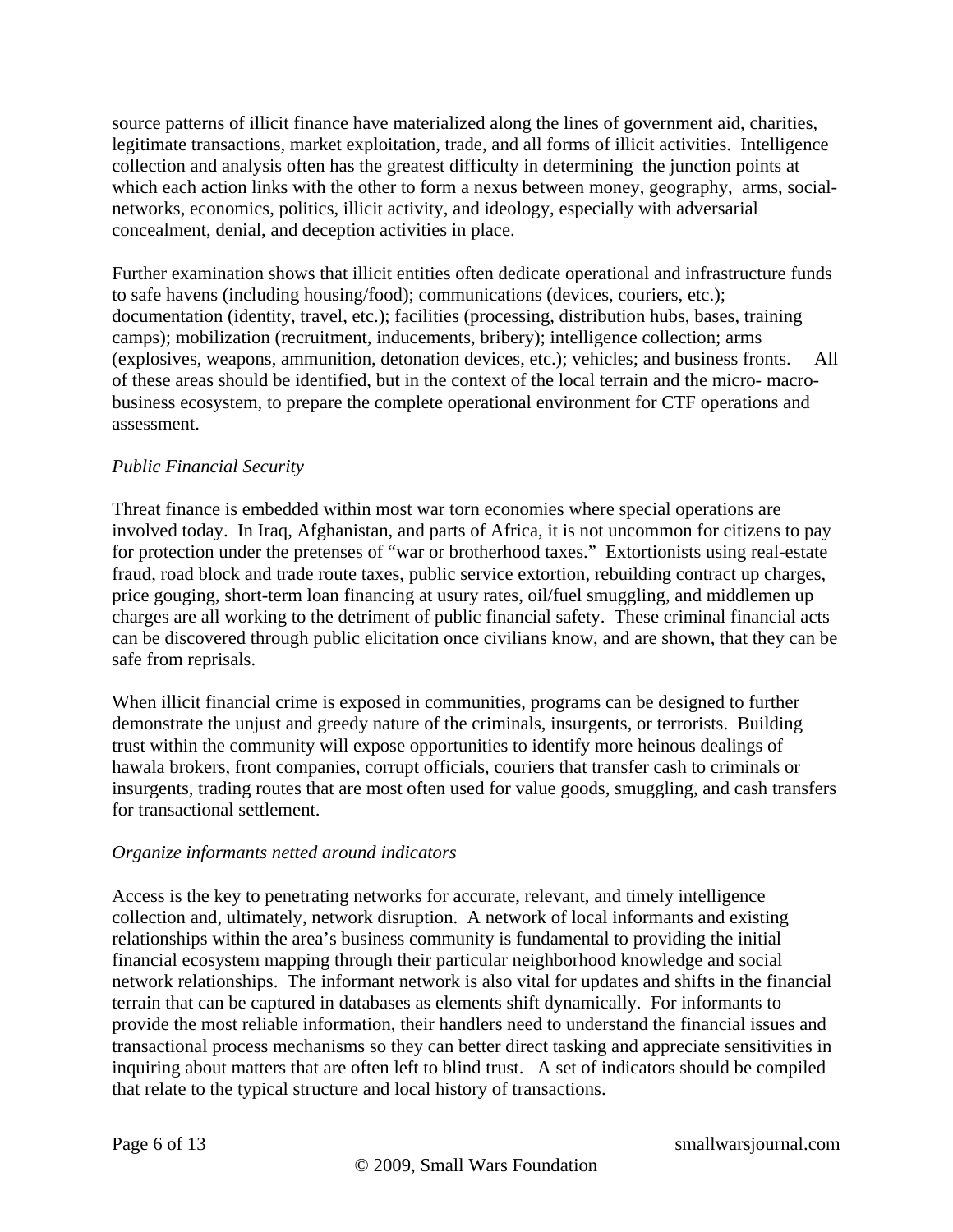As a sample, for informal value transfers/exchanges, most brokers and those conducting hawala transactions on behalf of themselves or the larger hawala association, there is no standard documentary requirement for transactions or inspection. Reporting and documentation is considered unnecessary based on the very virtue of hawala, which is based on trust. Those failing to honor contracts are immediately shunned, expelled from markets, or physically punished and, in some cases, killed. Individual hawaladars and book-keepers design, develop, and maintain their own records for purposes of remittance and settlement that are adapted to their nature and that of their business clientele or operations. These dealers are very well attuned to the cash they have on hand, how much is available to them, how much has been transferred, how much is owed to them, and how much of a percentage they earned per transaction.

Dealers commonly have a form of documentation which indicates something about their network. Hawala slips denote a code or number to identify the customer and settlement. Secondary information notes may be presented for the cashing of the exchange. To facilitate organization, some hawaladars maintain information on their customers, to include a date of transaction; name and address or phone number for the sender and recipient; hawala number; name of counterpart dealer; and, in some cases, another identification number, which may relate to a passport. Fees can be noted where a commission charge ranges from 0.25-1.25% of the amount involved, but where illicit activity is concerned, the fee charged may be between 15- 25%.

The informal value transfer accounting records can differ from the actual transaction books or computer files. When conducted by a business-minded individual, these records often correlate to common local accounting practices with maintained debit and credit columns. More often than not, these dealers maintain one or more formal financial institution accounts in the area. Outstanding accounts can be balanced daily, weekly or monthly depending on volume with the nature of the business or dealer relationship determining frequency. Balancing tends to be based on local custom, whether in cash, the purchasing of commodities, or capital flight.

As illicit activities and networks converge, lucrative trades in drugs, stolen cars, motorbikes, gemstones, food goods, appliances, alcohol, or arms are common exchanges and money laundering opportunities. In Afghanistan, CTF money trail efforts may at times be incorrectly aimed at "bongo" vehicle purchases when the reality could be that they were coming from neighboring countries through unofficial channels like Pakistani religious school or organization "donations" that either addressed a transactional need or ideological aim. Similarly, the illicit finance industry and illicit traffic share characteristics of fluctuations based on the illicit activity nature and months of the year that also can serve as an indicator. In the case of the heroin business, little money flows during February, March, and April in Afghanistan when opium poppy is in the growing stage. Activity spikes during cultivation when farmers receive advance payments. Later when the crop is ready for harvesting and purchase, the exchanges spike again.

Again, this largely depends on the needs, beliefs, and transactional history within the human terrain and the networks therein. In some areas of the world, there may not be any monetary flow at the micro-level, especially where pastoralists are the majority. In those situations, selling or buying livestock during certain periods may be the most relevant and safe investment to store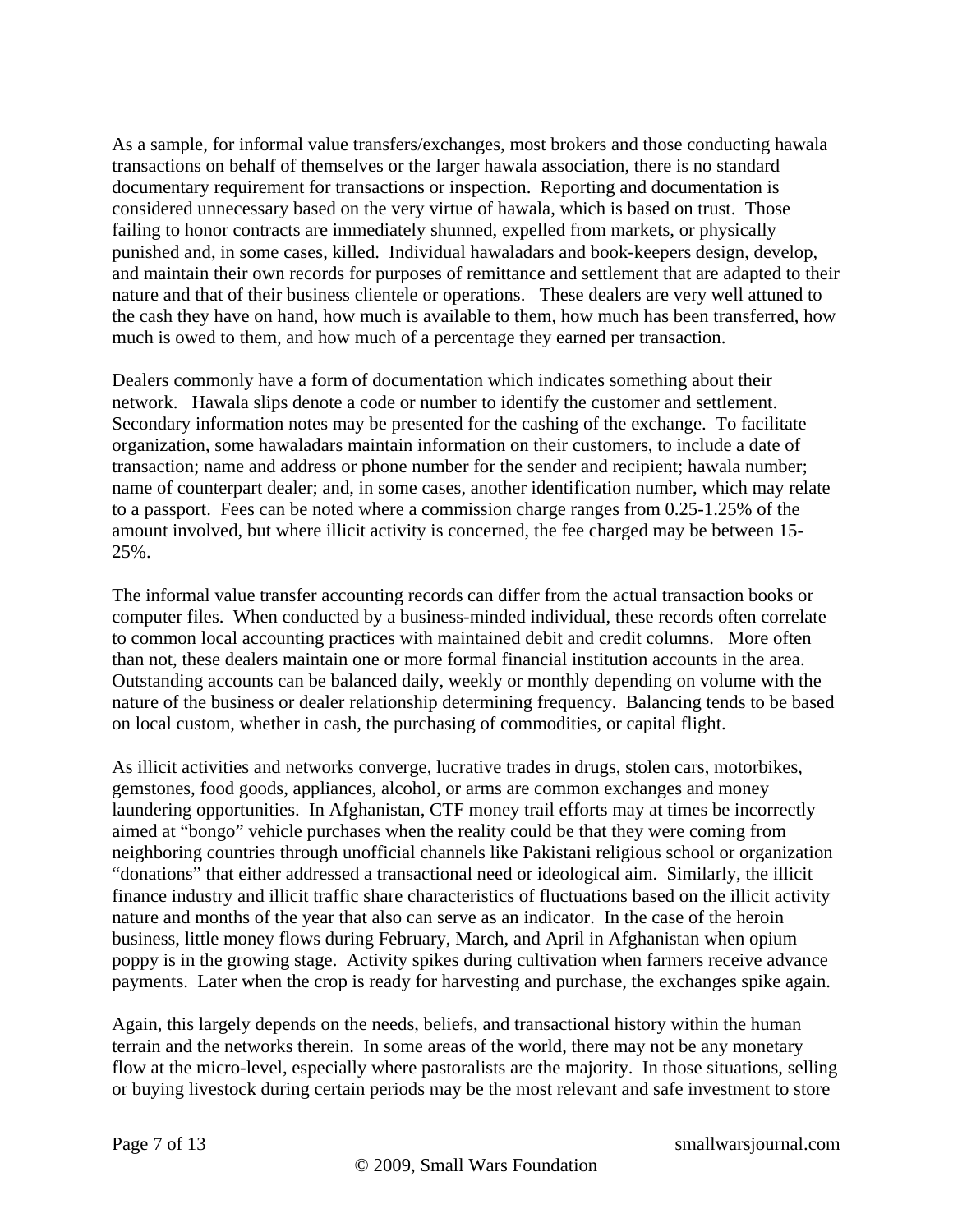wealth. Such complex systems and social organization systems must be identified for threat finance situational awareness.

With enhanced indicators and key process collection tasking, human intelligence assets can be better directed and non-specific accusations that could simply settle tribal vendetta scores will be taken in context with the evidence required to support claims. Similarly, Sheiks who often receive local information from tribal members regarding unfair commercial practices and price gouging can be more specifically debriefed on where occurrences are taking place in the value exchange supply chain. While the military has taken strides to understand the anthropological and cultural nuances, so too, must they incorporate an understanding of the economic and financial ecosystems into their intelligence requirements or area studies.

#### *Destroy the Adversary*

Akin to the IED social network destruction in Iraq, viral-targeting through misinformation morale operations directed to the threat finance subjects' inherent issues around trust, inferiority, identity, role confusions, etc., can disrupt illicit activity in a manner that can be activated from the outside of a network that travels both internally to the cell and externally in the community for maximum correlating efforts to support the message uptake in a viral-like spread. Most of the so-called "virus" frontline recipients in Iraq often initially demonstrate a defensive response to accusations because they perceive or anticipate a threat being directed at them from within their own network, hence questioning their motives, loyalty, trustworthiness, etc. Their initial energy and resources are spent in defensive posturing to mitigate further trust attacks in order to re-posture one's self, escape punishment, and win group information dominance. During this period, defensive viral targets will also distort the messages by their responses an attempt to regain trust, which further warps and reinforces some viral communications.

Such distortions can create social disturbances between groups and impact transactional processes, common purpose, unity of effort, and trust when directed at roles at financial process flow choke points. Most virus details will require action on a psychological and transactional process or communication level. The concept is simply based on the illicit organization's activities, fraud, deceptive network intrusion, mistruths, and scheme disruption forced on the strategic link of a cell and social network.

#### *How it Works*

Network disruption activities capitalize on the typical social network strengths which can be exploited as weaknesses. As networks are self-enforcing, trust is a core requirement to foster the relationships at all levels of an organization. The abilities to close distances, coordinate activities, and ensure security within the community is based on the faith that all individuals will be diligent within the distributed system. Stopgaps, however, are often constructed within illicit "dark networks" to ensure security in supply chain distribution networks where individuals, commodities, and knowledge travel along dispersed contacts. Other times, a hub and spoke network structure is used to revolve around the central orb for communication and extended network connectivity that ties compartmentalized nodes (cells) together.

Page 8 of 13 smallwarsjournal.com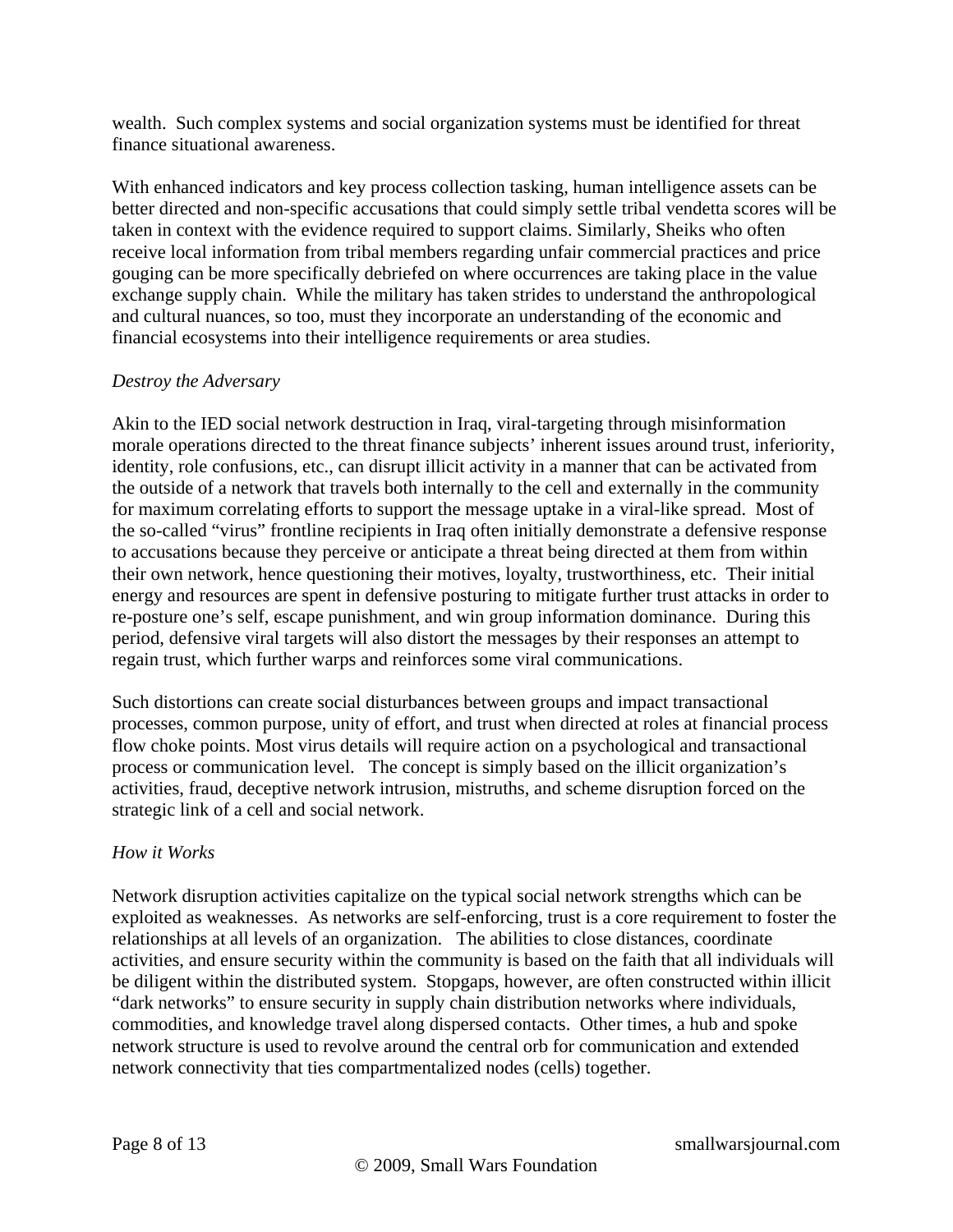In both cases, the network structure is a barrier to effective contact and communication within nodes. Security prevents open sharing about activities that do not concern other members. The shroud of "need to know" activities makes contact limited and questions for addressing concerns are often tied back to trust. Because of the lack of a central authority to sanction all decisions, there are many contradictions that occur, and some activities that individual groups may participate in do not always link back to the whole group's strategy. Individual groups may not openly discuss their intentions with the larger audience due to the fact that the norms of collective decision making often suggest that those who are not in consensus may be deemed as disloyal.

Some illicit networks that are routinely disrupted over an extended period of time through shipment seizures and periodic safe haven raids reveal that the psychological stress on the network causes internal finger-pointing and individual reputational posturing as a priority to mitigate future disruptions and raids. Acts of recklessness and fear prompted faster compensation attempts to return in good favor with the illicit network and avoid internal repercussions. Ancillary effects disturbed the group unity, cohesion, and collective-action capacity, plus it added greater security vulnerabilities as groups opened their network exposure. Without a hierarchical system to resolve disputes, the network recognizes that individual or group think could decide a fate without greater debate if trust was compromised. If a node is cut off, again referring to requirements of trust, critical roles within the network are harder to replace unless they defer to other preexisting personal relationship networks.

The misinformation campaign, or covertly orchestrated disruption event, applied to this theory is pushed unwittingly by the cell members to other cell members, cells, family, and social contacts along the threat finance process supply chain. The push of perceptions and rumor is what carries the "virus" in a lytic cycle created by a contrived solution that directly correlates to the target and damages or ostracizes the group from within. While it damages an individual's credibility and trust, it also decelerates the flow of knowledge and information, creates some bottlenecks, and reduces innovation that would otherwise dynamically shift the process flow to compensate for disruption. Also at hand in the illicit trades, are significantly differing ideologies within the often overlapping criminal or terror relationships that are initially cohesive based on a centralized goods or service value perception. In reality, each of the many illicit groups globally remains in constant distrust of the others despite the business convenience, profit, or necessary conduit. It does not take much for any particular group to attack a traitor.

By understanding an area's environmental factors at the micro-level, they can be manipulated on the large scale while criminal cartels and terror cells limit themselves to specific places of influence for finite periods of time. Therefore, messaging for viral attacks has to be compelling enough for the network to push communications fast and with decisive measures across their areas of influence and within their immediate center of gravity to change a flow of operations. Viral approaches or other "soft" non-kinetic activities that enable civilian discontent directed against the informal value exchange system or adversary is the best method to ensure local authorities or coalition militaries are not the scapegoat. This is why the efforts of CTF disruption can be effectively based or exploited against the same reasons individuals use informal value transfers in the first place:

Page 9 of 13 smallwarsjournal.com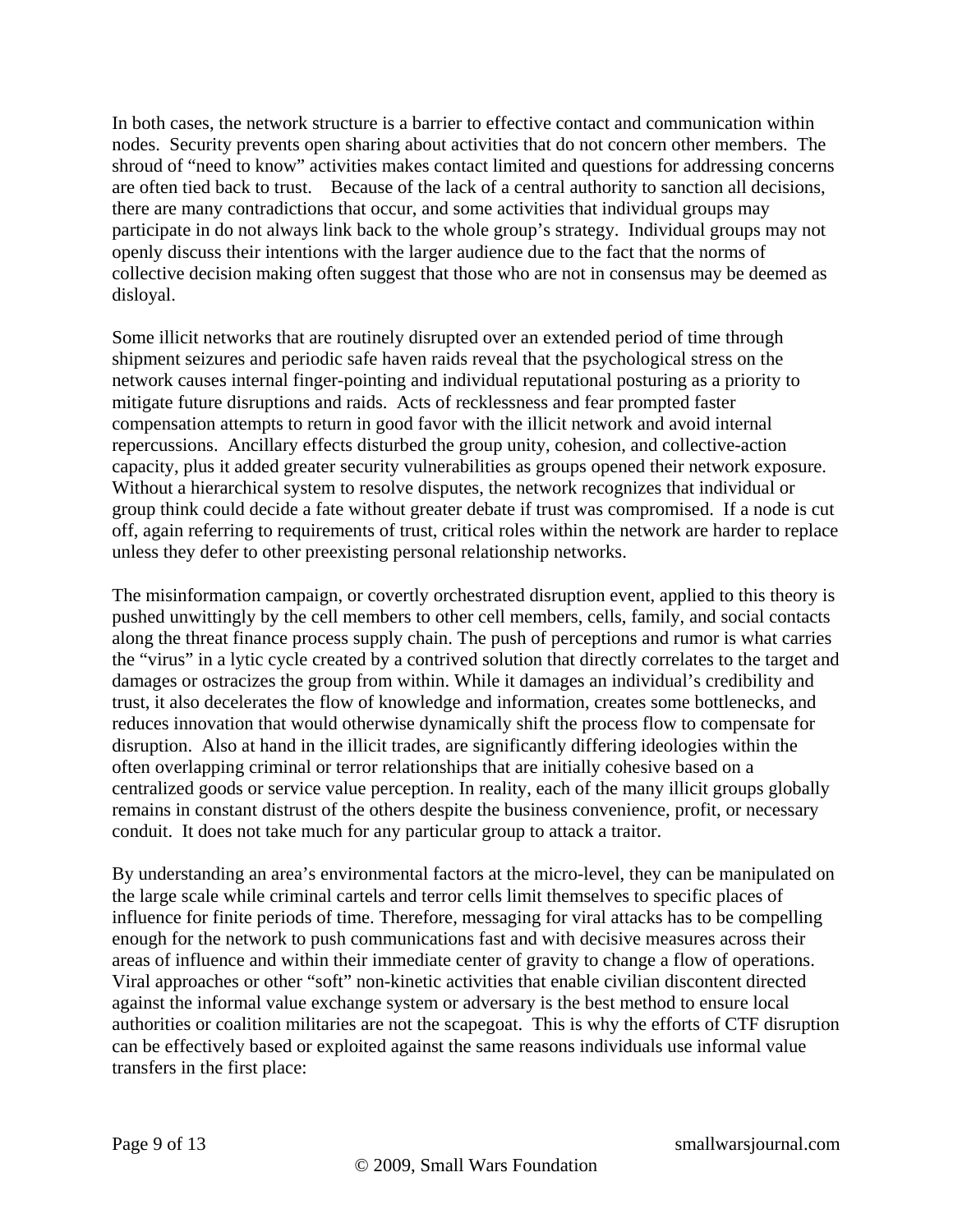- $\triangleright$  Lack of access to conventional banking system
- $\triangleright$  Local banks ill-equipped for overseas transfers
- $\triangleright$  Inefficient, costly, bureaucratic banking system
- $\triangleright$  Lack of legitimacy in tax system
- $\triangleright$  Perception of over-regulation and costly compliance to government
- $\triangleright$  Cultural traditions
- $\triangleright$  Lower costs
- $\triangleright$  Faster service
- $\triangleright$  Avoid reporting and ensure secrecy
- $\triangleright$  Protect assets from nationalization
- $\triangleright$  Make effective discreet payments to illicit network abroad
- $\triangleright$  Pass currency controls
- $\triangleright$  Criminal purposes

#### **Conclusion**

Breaking down the individual transactions that may, or may not, yield a link to illicit activity is nearly impossible in difficult operating environments with already constrained resources, unless experts who are globally networked are involved throughout the formal and informal value exchanges and business ecosystem. With such experts who can guide effective identification of the afore-mentioned role based targeting, individuals and groups can be targeted more efficiently and effectively. Further, intelligence and informant operations that are tasked to SOF elements that regularly interact with family head sheiks (bloodline and emplaced), citizens, business owners, market vendors, farmers, imam religious leaders, local politicians, militia, military, and local law enforcement, can also be enhanced with improved contextual framing of the entire human terrain.

To then disrupt the patterns, the next step is to synthesize and coordinate joint operational activities around (based on a model of Destabilizing Networks Carnegie Mellon University, 2001):

- 1. The basic components that account for the network's structure (e.g. the number and types of sub-groups, or the number of triads, stars, and the extent of reciprocity)
- 2. The central tendency and similar or differing ideology within a set of networks, and the networks that are anomalous when contrasted with the other networks in the set.
- 3. Critical differences between two or more sets of networks.
- 4. Which components in the network are structured significantly differently from the rest of the overall network
- 5. How cells contribute or control behavior, emotion, or attitudes of individual members
- 6. What makes some groups hostile to one another and others neutral or civil
- 7. Whether the existing network is coherent (i.e. What is the likelihood that there are key missing nodes or relations?)

At a minimum, interagency/military fusion cells can create a comprehensive matrix around Actors, Knowledge, and Tasks. All segments will cross-relate as "Actors" and are contrived of the individuals who are a part of the varying social networks and illicit activity. The financial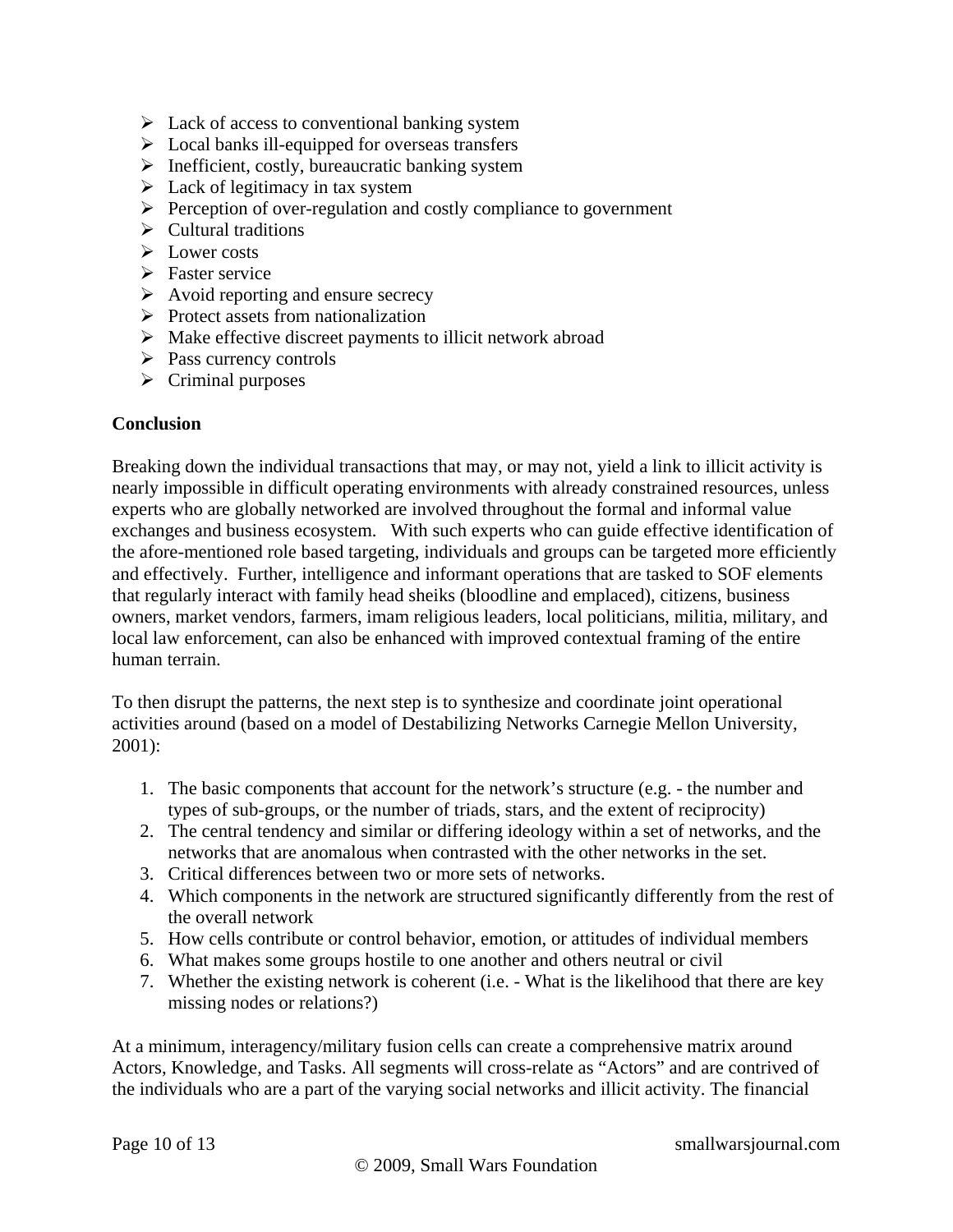actors are affiliated with specific banking, value items, or transactional "knowledge" and information available on the networks and elements of the tasks. Financial-processes knowledge and actors also fit into "tasks" based on assignment, needs, and task-precedence. Since it can be difficult to fully identify or penetrate these segments, specific social viruses (or similar deception operations) can be sewn in the form of financial transaction disruptive sabotage, communications denial, key individual distrust, persuasion, impersonation, ingratiation, and conformity. Operations may be conducted in the form of DoD operations and campaign plans; Civil Affairs or UN designation processes tied to banking, lending, commerce, regulations, laws, etc; PSYOPS; black or overt SOF; Partner Nation efforts; Internal Agency collaboration; Information Operations; and associated financial instruments of power or policy. The cornerstone is SOF and/or other Agency HUMINT, surrogates for denied spaces access, and intelligence support work.

Affirmative action or more nebulous social network attacks can be directed at the individual level, process chokepoint, or group affiliations and is constructed with actors' social culture in mind based on continuous understanding of the battle-space and financial ecosystem appreciation. Creating virus-like spreadable disruptors that can damage hard to reach social networks from within are among the few effective ways to cripple or minimize threat finance closed-network activity and minimize the adjoining illicit system activities (credibility, recruitment, motivation, procurement, sanctuary, and funds), if we cannot penetrate the cells directly. When CTF efforts are fused to include Whole of "X" ("X" being Government, Nation, or World), sustained proactive man-hunting and disruption operations can also be spawned globally based on the financial transaction domino effects which correlate to community of interest/purpose opportunities in building partner capacity and persistence surveillance across governed and ungoverned domains.

From this stance, the DoD Directive can be realized through the enhanced CTF alignment of analysis, collection, intelligence, surveillance, and reconnaissance activities with operations.

*Brigadier David L. Grange (USA Ret.) was the president and chief executive officer of the Robert R. McCormick Foundation until June 2009. During his military career, Grange served as a Ranger, Green Beret, Aviator, Infantryman, and as a CT Unit member, with his final position as Commanding General of the First Infantry Division. Assignments took him to Vietnam, the DMZ of Korea, Grenada, Russia, Africa, former Warsaw Pact countries, Central and South America, and the Middle East, to include the Gulf War.* 

*J.T. Patten supports various hybrid conflict activities within the special operations and intelligence community. Specialty areas include Irregular Warfare mission support in intelligence analysis, assessing complex conflict ecosystems and informal/formal dynamic relationships. He can be reached at jtp@irregularwarfare.org.* 

Other *Confronting Irregular Challenges in the 21st Century* series publications:

Attaining and Retaining Positional Advantage Confronting Iran, Securing Iraq's Border: An Irregular Warfare Concept Executive Summary, Irregular Warfare Leadership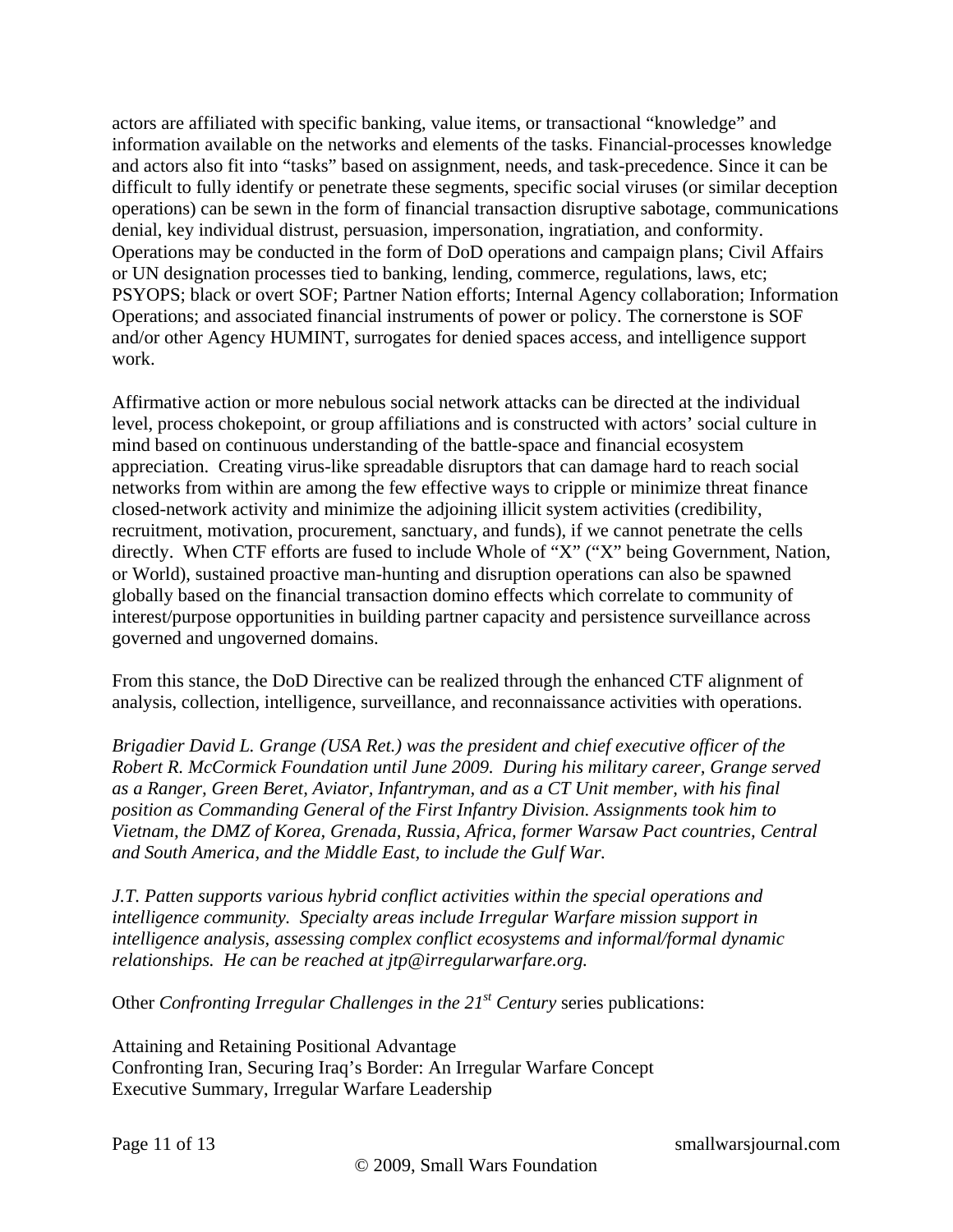From Gun Violence to Civic Health: A "Whole of City" Approach to Creating Chicago's Future Irregular Warfare Leadership in the 21<sup>st</sup> Century Irregular Warfare Support Operations Russia's Attack on Georgia: What to do with the Awakened Bear Whole of Nation Approach to Irregular Conflict/Warfare Whole of Nation Global Engagement Whole of World Collaboration Winning Damaged Hearts and Minds Contact [iwc@irregularwarfare.org](mailto:iwc@irregularwarfare.org) with questions.

Page 12 of 13 smallwarsjournal.com